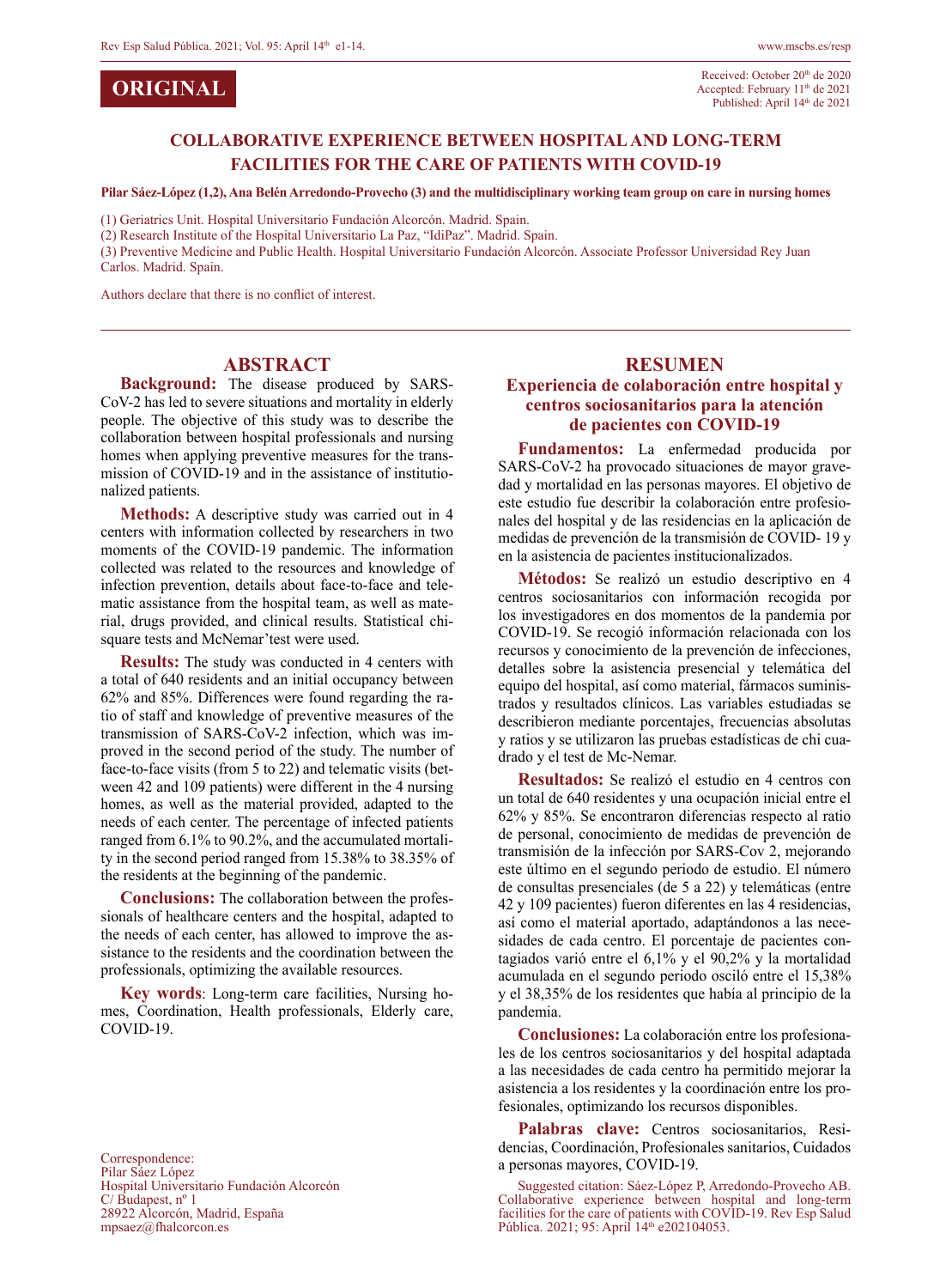## INTRODUCTION

In January 2020 the SARS-CoV-2 virus disease known as COVID-19 was detected in Wuhan, China. The outbreak transmission was so quick that on 11<sup>th</sup> March the World Health Organization (WHO) classified it as a pande $mic^{(1)}$ . Currently, it is affecting the entire world, with 36,754,395 cases and 1,064,834 deaths as of  $9<sup>th</sup> October<sup>(2)</sup>$ . Italy was the first European country to report local transmission<sup>(3)</sup>. Other countries such as Spain are heavily affected, with a total of 861,112 cases, of which 261,762 in the Community of Madrid and 32,929 deaths, of which 9,739 have been in the same community as of  $9<sup>th</sup>$  October 2020<sup>(4)</sup>.

The risk of severe SARS-CoV-2 infection and death is much higher in older patients and/ or those with comorbidity(5,6,7).

While in the general population, the most common symptoms were fever, cough, dyspnea, myalgia, anosmia and respiratory distress $^{(8)}$ , in the elderly, it manifested atypically with delirium, instability, diarrhea, falls and asymptomatic, who were up to 50% of infected patients(9,10).

The greater degree of frailty, functional dependence and cognitive impairment of people living in nursing homes means that they require more assistance, which increases contact with workers and with each other because they share rooms and common rooms. These facts, together with the contagion of the workers themselves and their poor training in infection prevention, contributed to the transmission of  $SARS-CoV-2$  disease in these centers<sup> $(11,12)$ </sup>.

All these circumstances determine the data available on the incidence and mortality of elderly people in nursing homes during the pandemic, with figures varying between 30% and 60% of those infected, depending on the series, and a mortality of 33% in only 3 weeks after the first diagnosed case $(13)$ .

There are known modifiable factors, endorsed by the recommendations of the WHO and the British Geriatric Society Center for Disease Control, which can reduce the impact of the pandemic, such as providing protective material and training in its use together with education in hand hygiene and surface cleaning, such as providing protective material and training in its use together with education in hand hygiene and surface cleaning. Further impact could be achieved by providing tests to identify those infected and isolate them, sectorization to prevent new infections and trying to ensure that there are workers to meet the demands for each group of patients in specified areas or spaces to avoid the transmission. The implementation of these measures is not easy because of the great heterogeneity of nursing homes, the changing situation, the variability in the architecture of the buildings, the presence of a leader or manager who knows the rules and ensures compliance, and the availability of human resources and protective equipment<sup>(11,12,14,15,16)</sup>.

On March  $24<sup>th</sup>$ , the Spanish Ministry of Health also published the Guide to prevention and control of COVID-19 disease in nursing homes and other social services center, which includes adapted contingency plans and measures to protect residents and workers' health $(17)$ .

Considering the paramount importance of COVID-19 disease in institutionalized elderly people and the difficulty of preventing contagion in this environment, it is essential to carry out a multidisciplinary plan, individualized for each center, and to implement measures to prevent transmission and provide the highest quality care.

At the Hospital Universitario Fundación Alcorcón (HUFA), there was already collaboration between the Geriatrics, Internal Medicine,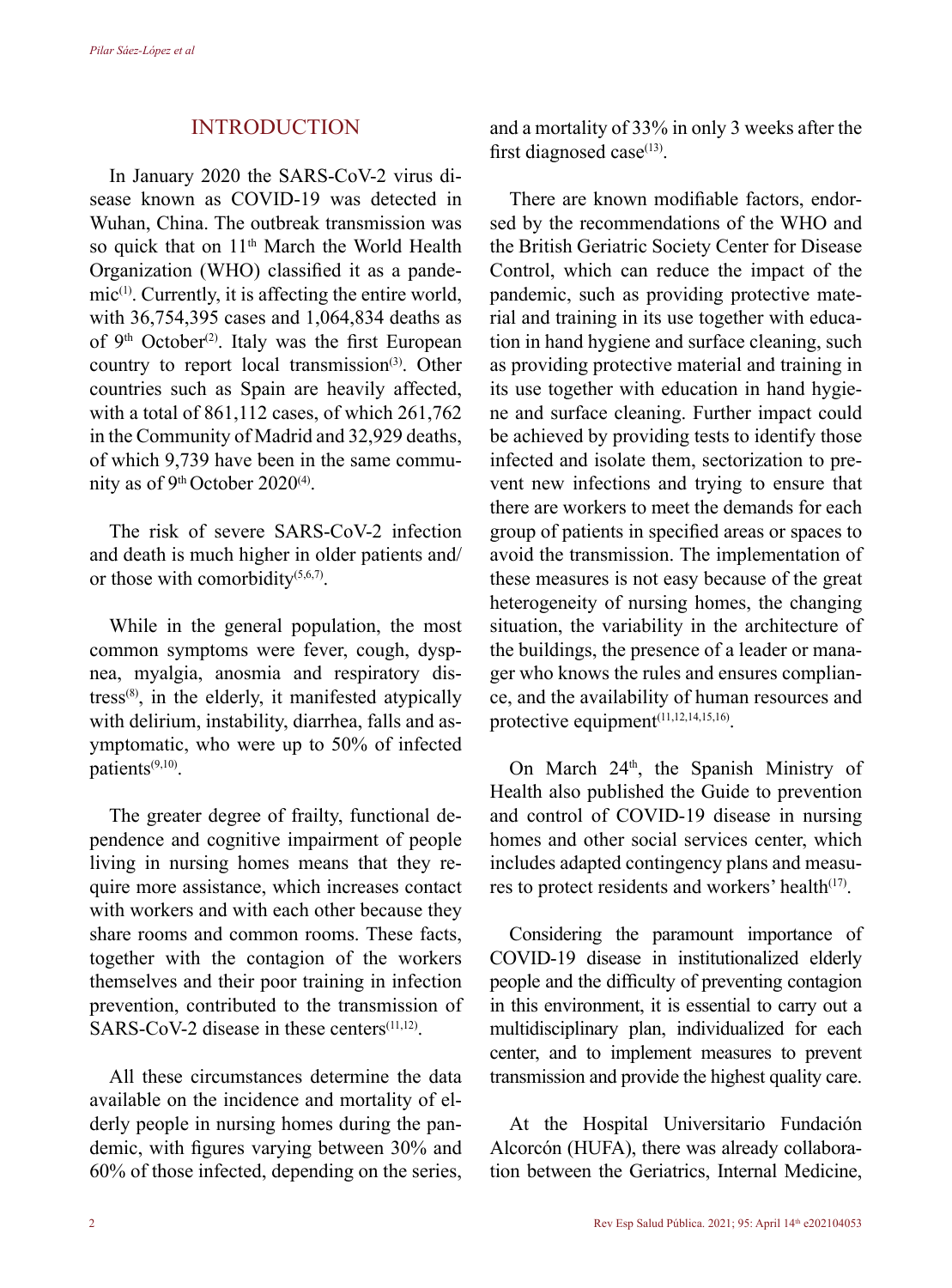Care's Continuity and Preventive Medicine services and the four nursing homes to facilitate access to hospital resources for residents, by means of clinical advice, procedures for tests or treatments, video calls and regular face-to-face consultations by the Internal Medicine Service since 2017 and with the Geriatrics Unit since 2019. Besides, regular sessions on basic hygiene and disinfection measures to prevent the transmission of microorganisms, proper waste management and handling of residents with infectious pathologies and multi-resistant pathogens were given to all workers. When the pandemic was declared, the Community of Madrid appointed a liaison geriatrician in all public hospitals to intensify clinical support and implement preventive measures to avoid dissemination and thus improve the care of residents with suspected SARS-CoV-2 infection. The hospital delegates this task to a team of a geriatrician, two nurses of preventive medicine, a physiotherapist and an internal medicine resident.

The aim of this article was to present the experience of collaboration between the hospital and residential healthcare team in the care of patients and in the application of transmission prevention measures of COVID-19 disease in four nursing homes and to describe the implementation and clinical outcomes in each of them.

# SUBJECTS AND METHODS

This article is a descriptive study carried out in two time periods during the pandemic in 2020, in the four nursing homes of Alcorcón, a municipality in the Community of Madrid. The first period was from  $20<sup>th</sup>$  March to  $20<sup>th</sup>$  April and the second from  $21^{st}$  April to  $15^{th}$  May.

The intervention of the hospital care team (liaison geriatrician and nurses of preventive medicine) was adapted to all needs detected in each nursing home, taking into account the

resources available to them, although the same general prevention guidelines and treatment protocols were used in all of them, following the recommendations of the guidelines of the Ministry of Health and the Community of Madrid.

The geriatrician's main task was to coordinate care, advising the doctors and assessing the individual clinical needs of each resident in terms of tests, medication and hospital referral if necessary. While the nurses focused their work on training workers, advising residents of the measures that were put in place together with the nurses, doctors and directors of each center, implementing and monitoring hygiene and dissemination control measures, such as sectorization, isolation, establishing food, clothing and waste circuits. Also, they participated in defining hot, warm and clean areas to avoid contagion, putting up information signs and instructing in the use of personal protective equipment (PPE), as well as advising the nurses of the center on what they needed. Furthermore, the material needed was provided for residents' care and protective equipment for the professionals when they were not available, although the hospital also lacked of material. We also collaborated with the geriatrician in the procedures required and diagnostic tests were carried out and completed, with the limitations based on the availability of the laboratory to carry out microbiological tests (polymerase chain reaction: PCR).

To collect the information, the authors of this article designed a specific form, but it is not validated. It was completed with the data provided by the responsible for each center and the hospital team's own register with information related to the human and material resources of the residences and clinical support of the hospital, as well as patients suspected of suffering from COVID-19 disease. The data were evaluated at two points in time during the pandemic.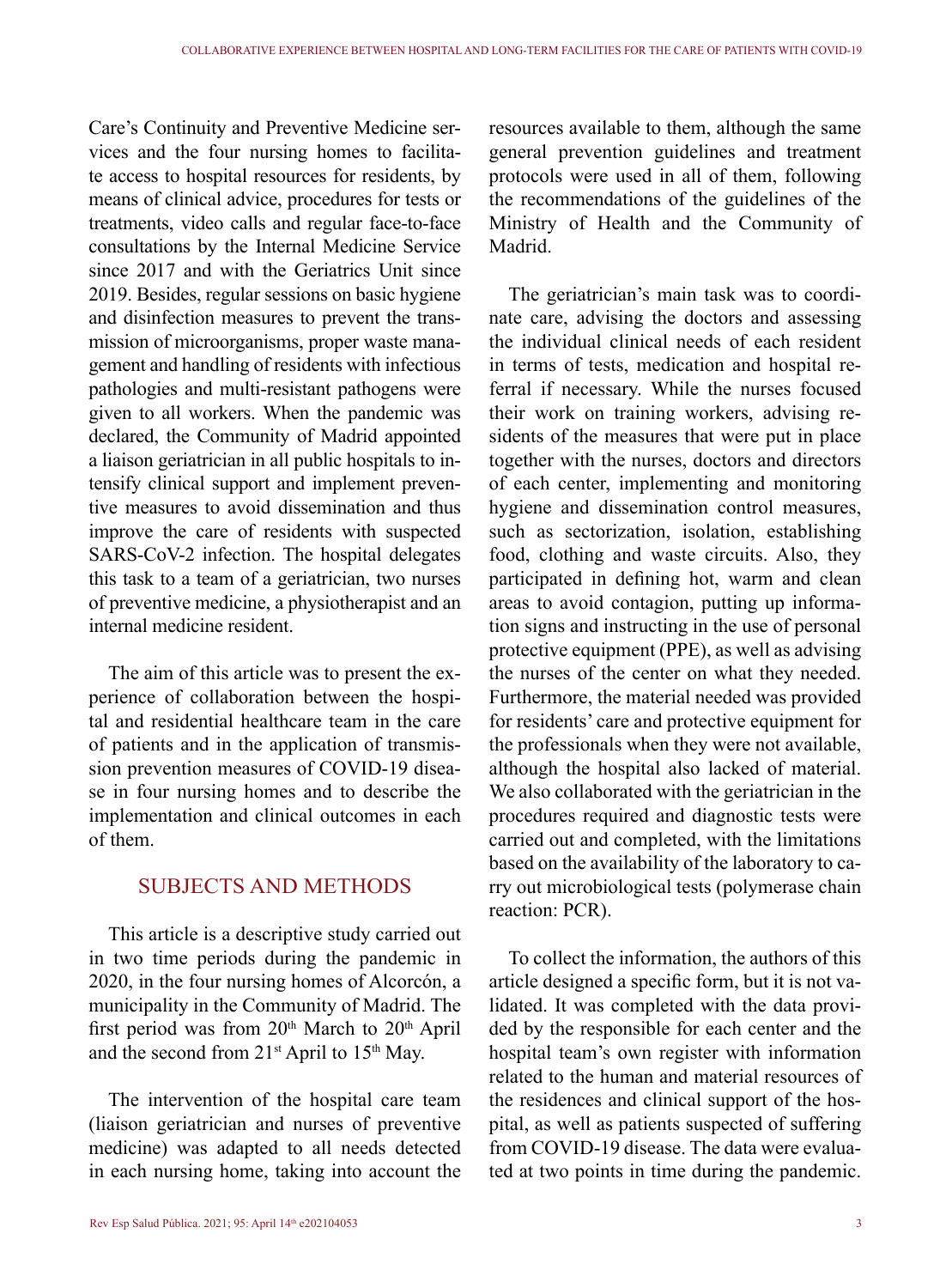Some variables referred to two specific days, one day of each period, and other data referred to both time periods of several days.

There were three types of variables collected:

i) Concerning the characteristics of the nursing home, human and material resources and knowledge of infection prevention: number of residents, ratio of medical, nursing and assistant workers, availability of hydroalcoholic solutions and disinfectants, differentiated circuits according to the location of infected patients or not, respect for defined areas and specific workers for each area, waste management, cleaning, application of precautions to prevent transmission, knowledge of the indication and correct use of personal protective equipment (PPE), availability of PPE and masks.

ii) Assistance from the hospital team and material provided from the hospital to the nursing home: number of visits weekly made by geriatrician, nurses and physiotherapist, number of residents with telephone and face-to-face follow-up by Geriatrics, material provided and tests carried out (drugs, protective material and diagnostic tests for SARS-CoV-2 and blood tests).

iii) Clinical outcomes in patients including any person living in the nursing homes in the area with suspected COVID-19 disease: date of the first suspected or confirmed case with SARS-CoV-2 infection, number of infected, number of admissions to hospital, number of people cured and number of deceased ones. Patients for whom the hospital team is not consulted or without clinical symptoms suggestive of COVID-19 disease were excluded from the analysis.

The variables studied were described using percentages, absolute frequencies and ratios. The chi-square test and the McNemar test were used to compare the variables. Data analysis was carried out using the statistical program SPSS for Windows version 21.

The study was approved by the Clinical Research Ethics Committee on Medicinal Products of the Hospital Universitario Fundación Alcorcón.

# **RESULTS**

Characteristics of care homes: human and material resources and knowledge about infections. The characteristics of the four social and healthcare centers were heterogeneous in terms of size, number of residents, workers ratio, public and/or private ownership and resources, as shown in table 1 (nursing homes were codified with the following: nursing home 1-NH1, nursing home 2-NH2, nursing home 3-NH3, nursing home 4-NH4).

In the first study period, the percentage of occupation with respect to authorized places varied between 81-85% for NH2, NH3 and NH4 and 62% for NH1. In all of them, occupation decreased in the second study period, between 8.2% and 21.3%.

Regarding human resources (table 1), differences were found in terms of workers ratios between the 4 nursing homes in the different categories, with nursing home 1 standing out with lower ratios. This situation improved in the second period in centers 1 and 4 following the incorporation of workers on sick leave, new agreements and a reduction in the number of residents.

With reference to knowledge about infection transmission prevention and availability of protective material (table 2), a shortage of material resources and difficulty in their proper use was observed in the first period in the NH1. The evolution of the variables measuring the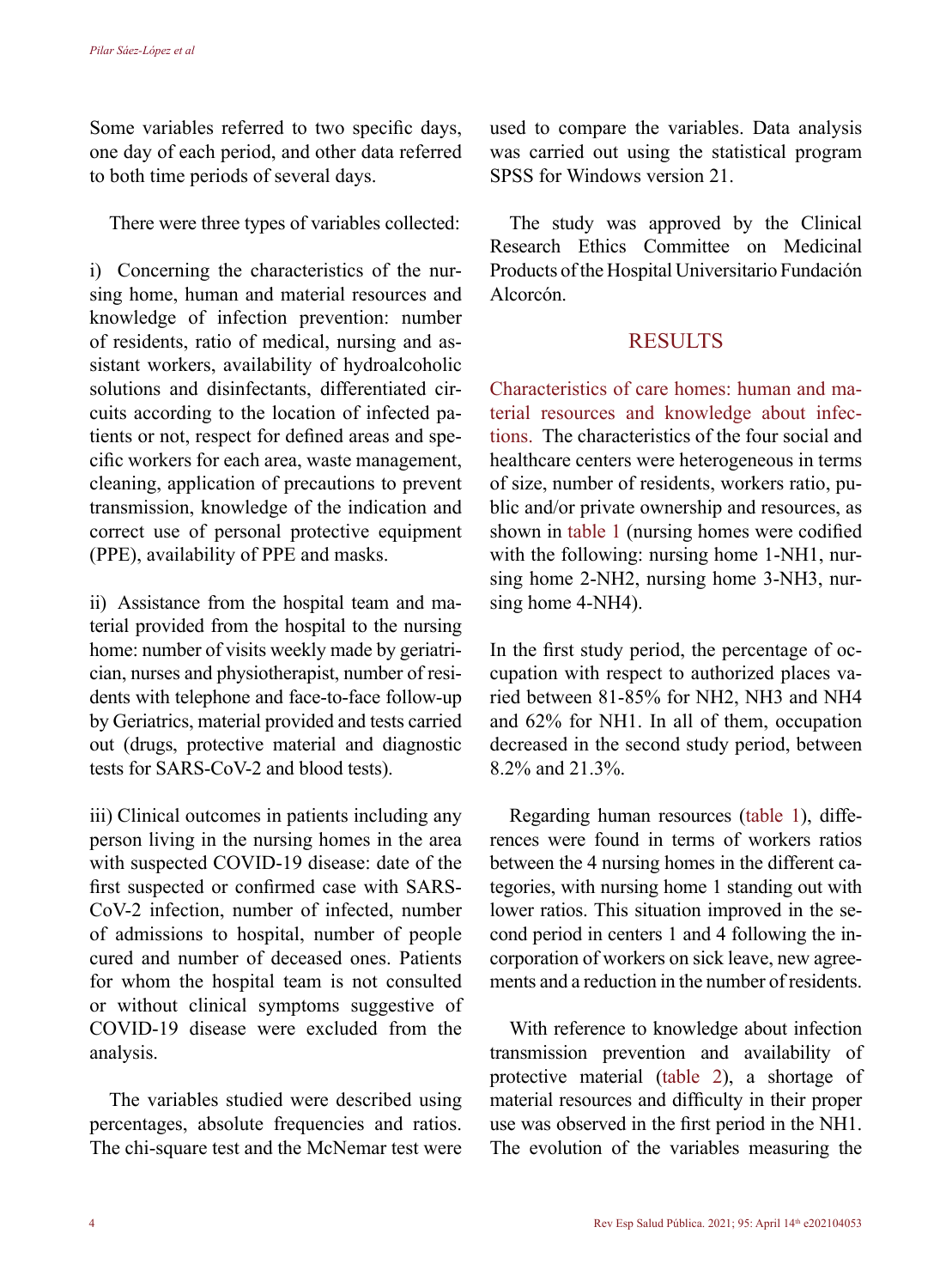| <b>Table 1</b><br><b>Characteristics of nursing homes and human resources.</b> |                                               |                                                |                                |                          |                                                                               |                          |                                                                                                                |                              |  |  |  |
|--------------------------------------------------------------------------------|-----------------------------------------------|------------------------------------------------|--------------------------------|--------------------------|-------------------------------------------------------------------------------|--------------------------|----------------------------------------------------------------------------------------------------------------|------------------------------|--|--|--|
| Characteristics                                                                |                                               | First period from $20th$ March to $20th$ April | 7 <sup>th</sup> of April       |                          | Second period from $21^{st}$ April to $15^{th}$ May<br>4 <sup>th</sup> of May |                          |                                                                                                                |                              |  |  |  |
|                                                                                | <b>Nursing</b><br>home 1                      | <b>Nursing</b><br>home 2                       | <b>Nursing</b><br>home 3       | <b>Nursing</b><br>home 4 | <b>Nursing</b><br>home 1                                                      | <b>Nursing</b><br>home 2 | <b>Nursing</b><br>home 3                                                                                       | <b>Nursing</b><br>home 4     |  |  |  |
| Number of<br>residents                                                         | 120                                           | 120                                            | 147                            | 150                      | 71                                                                            | 102                      | 114                                                                                                            | 111                          |  |  |  |
| Authorized places                                                              | 146                                           | 148                                            | 180                            | 177                      | 146                                                                           | 148                      | 180                                                                                                            | 143                          |  |  |  |
| Occupation                                                                     | 82%                                           | 81%                                            | 82%                            | 85%                      | 49%                                                                           | 69%                      | 63%                                                                                                            | 78%                          |  |  |  |
| Medical care<br>(hours/weeks)                                                  | 40                                            | 70                                             | 168                            | 75-80                    | 40                                                                            | 70                       | 168                                                                                                            | 145                          |  |  |  |
| Nursing care<br>$(24$ hours/day)                                               | $2m^{(*)}$ -2a <sup>(*)</sup> -<br>$2n^{(*)}$ |                                                |                                |                          |                                                                               |                          | 2m-2a-1n   3m-3a-1n   3m-3a-2n   2m-2a-2n   2m-2a-1n   3m-2a-1n                                                | $6m-3a-2n$                   |  |  |  |
| Ratio of nurses/<br>residents                                                  | 1:60                                          | 1:111                                          | 1:70                           | 1:75                     | 1:41                                                                          | 1:111                    | 1:60; 1:60; 1:55; 1:55; 1:47; 1:47; 1:47; 1:50; 1:50; 1:41; 1:41; 1:55; 1:55; 1:45; 1:68; 1:24; 1:49;<br>1:136 | 1:74                         |  |  |  |
| Assistant nursing<br>technician care<br>(24h/day)                              | $9m-8a-3n$                                    | $14m-13a-$<br>3n                               | $21m-0a$<br>6 shifts<br>of 12h | $3m-21a-8n$ 9m-8a-3n     |                                                                               | $14m-13a-$<br>3n         | $\sqrt{15m-0a-5m}$ 24m-21a-<br>shifts<br>of 12h                                                                | 6n                           |  |  |  |
| Ratio of assistant<br>nursing technician/<br>residents                         | $1:13:1:15$ :<br>1:40                         | 1:8; 1:8;<br>1:4                               | 1:8;1:23                       | 1:8; 1:7;<br>1:19        | 1:9; 1:10;<br>1:27                                                            | 1:9;1:27                 | 1:9;1:27                                                                                                       | 1:6; 1:7;<br>1:24            |  |  |  |
| Cleaning/resident<br>ratio                                                     |                                               | $1m-1a-0n$   9m-7a-0n   6m-1a-0n               |                                | $17m-12a-$<br>0n         |                                                                               | $4m-2a-0n$ 9m-7a-0n      | $5m-1a-0n$                                                                                                     | $25m-11a-$<br>0 <sub>n</sub> |  |  |  |
| $(*)$ m=morning; a=afternoon; n=night.                                         |                                               |                                                |                                |                          |                                                                               |                          |                                                                                                                |                              |  |  |  |

availability of protective material and learning about infection prevention improved in all centers one month after the start of the pandemic (table 2), although one of them showed a good implementation of the measures from the beginning of the pandemic (NH2).

All centers operated under the protocols of the Regional Social Politics, Family, Equality and Natality and the Health Department, which were regularly updated.

Hospital team assistance and material provided by the hospital (tables 3 to 5). Attendance by the nurses of preventive medicine at nursing homes was adapted to each one needs, varying between 16 and 7 visits in a month, as shown in table 3.

The liaison geriatrician's counselling work was mostly by telephone, following the instructions of the Regional Ministry, in order to be able to attend all nursing homes on a daily basis and maintain the hospital care work assigned to them. There was a significant difference in the number of residents attended by geriatricians both in person (higher in nursing homes 1, 2 and 3) and by telephone (with higher figures in nursing homes 3 and 4).

Regarding protective material (table 4), the same material was delivered as was used in the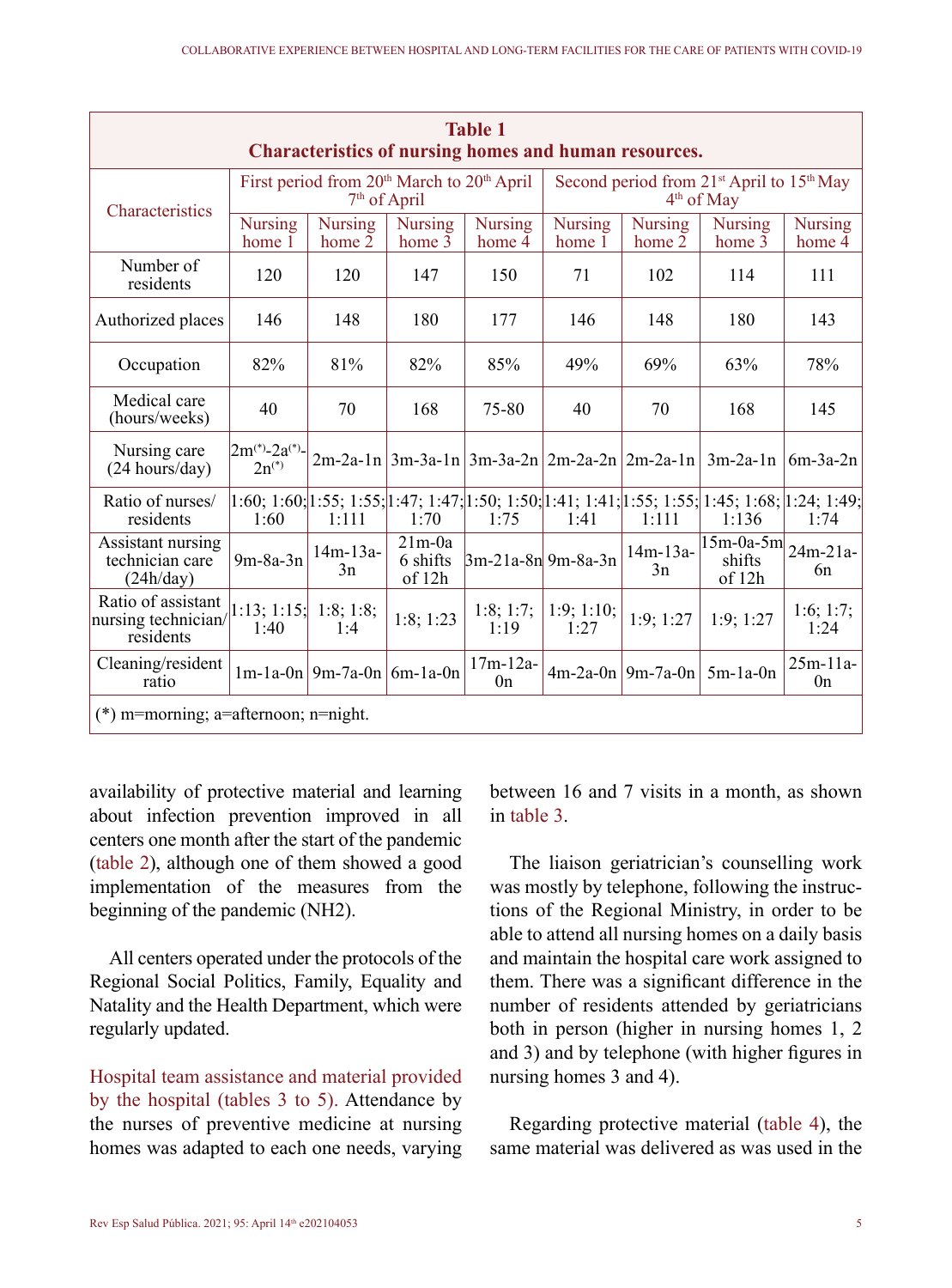|                                                                                                                            |                                                                                             |                                     |                                                                                                | Table 2                                                                                                             | Material resources and knowledge of infection transmission prevention measures related to the care of residents. |                     |                                                     |                |
|----------------------------------------------------------------------------------------------------------------------------|---------------------------------------------------------------------------------------------|-------------------------------------|------------------------------------------------------------------------------------------------|---------------------------------------------------------------------------------------------------------------------|------------------------------------------------------------------------------------------------------------------|---------------------|-----------------------------------------------------|----------------|
| Resources                                                                                                                  |                                                                                             |                                     | First period from 20 <sup>th</sup> March to 20 <sup>th</sup> April<br>7 <sup>th</sup> of April |                                                                                                                     |                                                                                                                  | $4^{\rm th}$ of Mav | Second period from $21^{st}$ April to $15^{th}$ May |                |
|                                                                                                                            | Nursing home 1                                                                              | $\overline{\mathcal{C}}$<br>N. home | Nursing home 3                                                                                 | Nursing home 4                                                                                                      | Nursing home                                                                                                     | N. home 2           | 3<br>N. home                                        | 4<br>N. home   |
| Availability of<br>hydroalcoholic solutions                                                                                | NO HUFA <sup>(*)</sup> PROVI-<br>DES                                                        | YES                                 | YES HUFA(*)<br>PROVIDES<br>TO MEET A<br>GROWING NEED                                           | YES                                                                                                                 | YES                                                                                                              | YES                 | YES                                                 | YES            |
| Availability of surface<br>disinfectant                                                                                    | $\mathop{\hbox{\rm ES}}$<br>≻                                                               | YES                                 | YES                                                                                            | YES                                                                                                                 | YES                                                                                                              | YES                 | YES                                                 | YES            |
| Know the use and dilution<br>of disinfectant                                                                               | $\overline{Q}$                                                                              | YES                                 | YES                                                                                            | YES                                                                                                                 | YES                                                                                                              | YES                 | <b>XES</b>                                          | YES            |
| Defined COVID-19<br>circuits $(+$ and -)                                                                                   | $\overline{Q}$                                                                              | YES                                 | YES                                                                                            | YES                                                                                                                 | YES                                                                                                              | YES                 | YES                                                 | YES            |
| Circuits are respected                                                                                                     | $\overline{Q}$                                                                              | YES                                 | YES                                                                                            | $\overline{S}$                                                                                                      | YES                                                                                                              | YES                 | YES                                                 | YES            |
| Signposting of the area                                                                                                    | $\widetilde{z}$                                                                             | YES                                 | $\overline{Q}$                                                                                 | $\overline{Q}$                                                                                                      | NO, BUTTHEY<br>KNOW COVID-19<br>RESIDENTS LOCATION                                                               | YES                 | YES                                                 | YES            |
| Waste manager                                                                                                              | $\overline{Q}$                                                                              | YES                                 | $\overline{Q}$                                                                                 | YES                                                                                                                 | $\mathsf{S}^{\mathsf{O}}$                                                                                        | YES                 | $\overline{S}$                                      | YES            |
| Adequate cleaning                                                                                                          | $\widetilde{z}$                                                                             | YES                                 | YES                                                                                            | YES                                                                                                                 | $\frac{1}{2}$                                                                                                    | YES                 | YES                                                 | $\overline{S}$ |
| Workers are aware of<br>the measures to be<br>applied in each case                                                         | $\frac{1}{2}$                                                                               | YES                                 | YES                                                                                            | $_{\rm Z}^{\rm O}$                                                                                                  | YES                                                                                                              | YES                 | YES                                                 | YES            |
| Know the precautions to<br>prevent the transmission<br>of microorganisms                                                   | AATION<br>ULTIES IN<br>ANG IT<br>PRE-PANDEMIC<br>FORMATION<br>DIFFICULTIES IN<br>APLYING IT | YES                                 | YES                                                                                            | $\frac{1}{2}$                                                                                                       | YES                                                                                                              | YES                 | YES                                                 | YES            |
| $[Know the indications ofPE. Correct use accor-ding to the taskto be carried out]$                                         | $\overline{S}$                                                                              | YES                                 | YES                                                                                            | $\begin{array}{c} \text{SESSIONS ARE} \\ \text{PROVIDED TO} \\ \text{ALL STATE} \\ \text{ON ALL SIAFF} \end{array}$ | YES                                                                                                              | YES                 | YES                                                 | YES            |
| Availability of PPE                                                                                                        | $\frac{1}{2}$                                                                               | YES                                 | YES                                                                                            | YES                                                                                                                 | <b>SHORTAGE</b>                                                                                                  | YES                 | <b>YES HUFA<sup>®</sup></b><br>PROVIDES             | YES            |
| Availability of masks                                                                                                      | NO, JUST FFP2 WITH<br>INAPPROPRIATE USE                                                     | YES                                 | YES, FOR THE STAFF. HUFA $^\circ$ PROVIDES FOR RESIDENTS                                       | YES                                                                                                                 | YES                                                                                                              | YES                 | YES                                                 | YES            |
| Specific workers for the<br>COVID-19 defined area                                                                          | $\widetilde{z}$                                                                             | YES                                 | YES                                                                                            | YES                                                                                                                 | NO, BUT START<br>THE ACTIVITY BY<br>CLEAN ZONE AND<br>DECONTAMINATE<br>THEMSELVES                                | YES                 | YES                                                 | YES            |
| (*) HUFA: Hospital Universitario Fundación Alcorcón. The equipment provided corresponded to donations and wasn't certified |                                                                                             |                                     |                                                                                                |                                                                                                                     |                                                                                                                  |                     |                                                     |                |

#### *Pilar Sáez-López et al*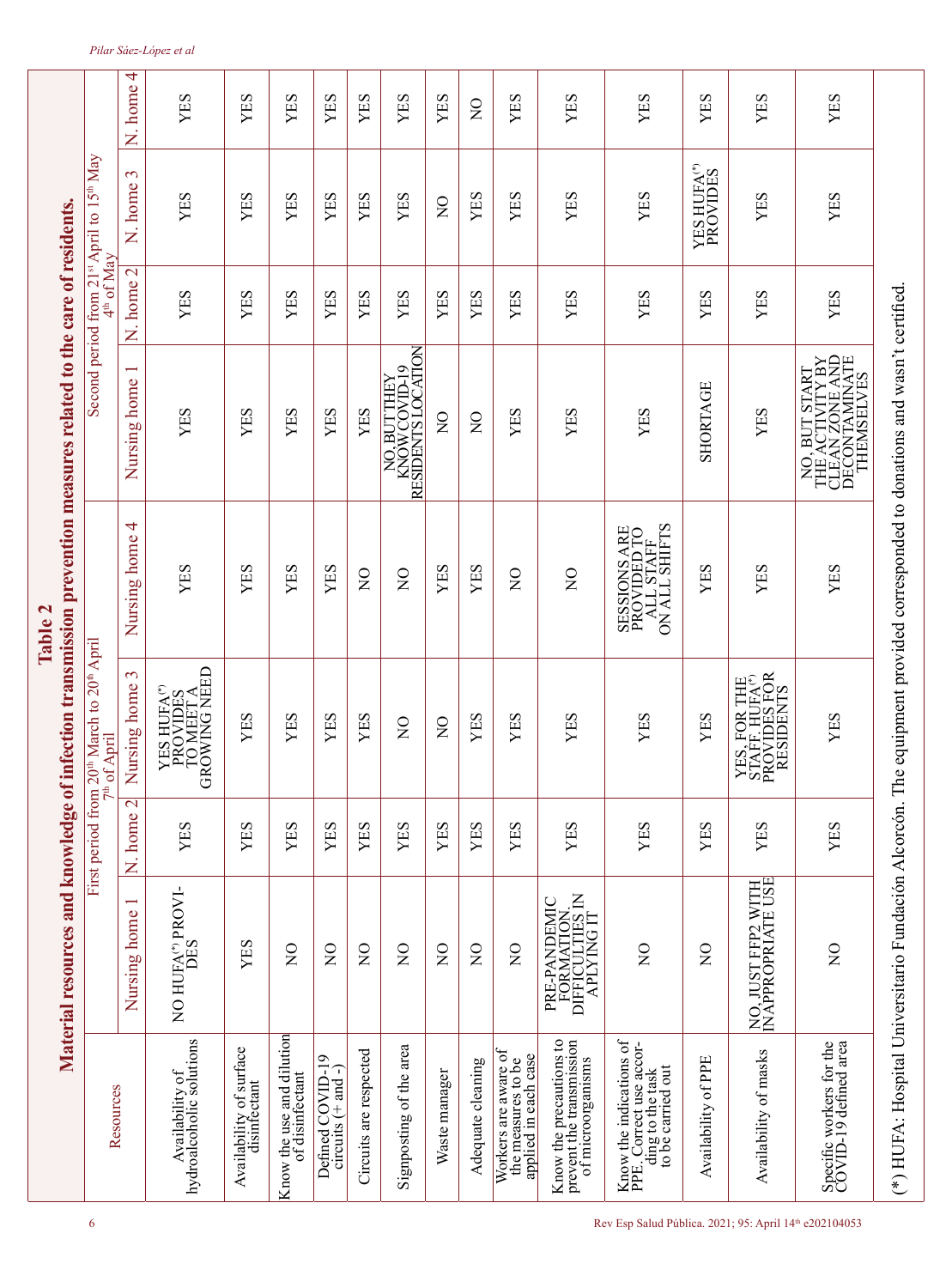| Table 3<br>Hospital team assistance.                     |        |        |                                                                                              |           |        |          |                                                             |                |  |  |  |
|----------------------------------------------------------|--------|--------|----------------------------------------------------------------------------------------------|-----------|--------|----------|-------------------------------------------------------------|----------------|--|--|--|
|                                                          |        |        | First period from $20th$ March to $20th$ April Second period from $21st$ April to $15th$ May |           |        |          |                                                             |                |  |  |  |
| Assistance                                               | home 1 | home 2 | Nursing   Nursing   Nursing  <br>home $3$                                                    | home $4 $ | home 1 | home $2$ | Nursing   Nursing   Nursing   Nursing   Nursing  <br>home 3 | home $4$       |  |  |  |
| $N^{\circ}$ visits/week nurses<br>of preventive medicine | 16     | 7      | 10                                                                                           | 15        | 4      | 4        | $\overline{4}$                                              | 6              |  |  |  |
| $No$ visits/week geriatrician/<br>doctor                 | 8      | 10     | 2                                                                                            | 1         |        |          | 2                                                           | $\mathfrak{D}$ |  |  |  |
| $No$ residents assisted in person                        | 20     | 21     | 22.                                                                                          | 5         | 18     | 7        | 2.1                                                         | 15             |  |  |  |
| $No$ residents assisted by phone                         | 42     | 60     | 109                                                                                          | 88        | 22     | 48       | 90                                                          | 85             |  |  |  |

hospital itself, and again differences were observed, with a greater contribution to nursing homes 1 and 3, although NH3 also had weekly donations that covered their needs. Nursing homes 2 and 4 had sufficient material from the beginning because they were supplied or through private purchase.

In relation to the hospital drugs provided by the hospital Pharmacy, most were intravenous antibiotics and hydroxychloroquine (with a greater contribution to nursing homes 3 and 4). The drugs were provided with a prescription from geriatrics to the patient who needed them, applying a protocol drawn up and agreed in the hospital and known by the nursing home doctors, so that all the centers had the same access to this resource for their patients (table 4).

The possibility of performing PCR for COVID-19 diagnosis in the hospital itself was limited by the capacity of the laboratory and the tests were distributed according to the clinical indication at any moment. During the study periods, two centers were able to perform PCR either privately or through a university laboratory (table 5).

Clinical patients' outcomes (table 6). At the beginning of the pandemic, the total number of residents among the 4 nursing homes was 640. The prevalence of residents with suspected or confirmed COVID-19 disease was compared on two specific dates of the two periods  $(7<sup>th</sup>$  April and  $4<sup>th</sup>$  May). In the second period the number was higher (223 vs. 138) and the difference between periods was statistically significant in all nursing homes, but the NH2 was lower in the second study period, as shown in table 6.

Cases of residents with suspected or confirmed COVID-19 disease among all those in the nursing home on  $7<sup>th</sup>$  April ranged from 6.1% to 90.2%. Considering both periods, nursing homes 1 and 4 had the highest number of cases, with a significant difference (p=0.0001). The number of residents requiring hospital admission was higher in the first period. NH3 and NH4 admitted more residents in all the study.

The number of deaths was much higher in the first period in all nursing homes. The cumulative morbidity of NH1 and NH4 on  $4<sup>th</sup>$ May among residents at the beginning of the pandemic was higher than in the other two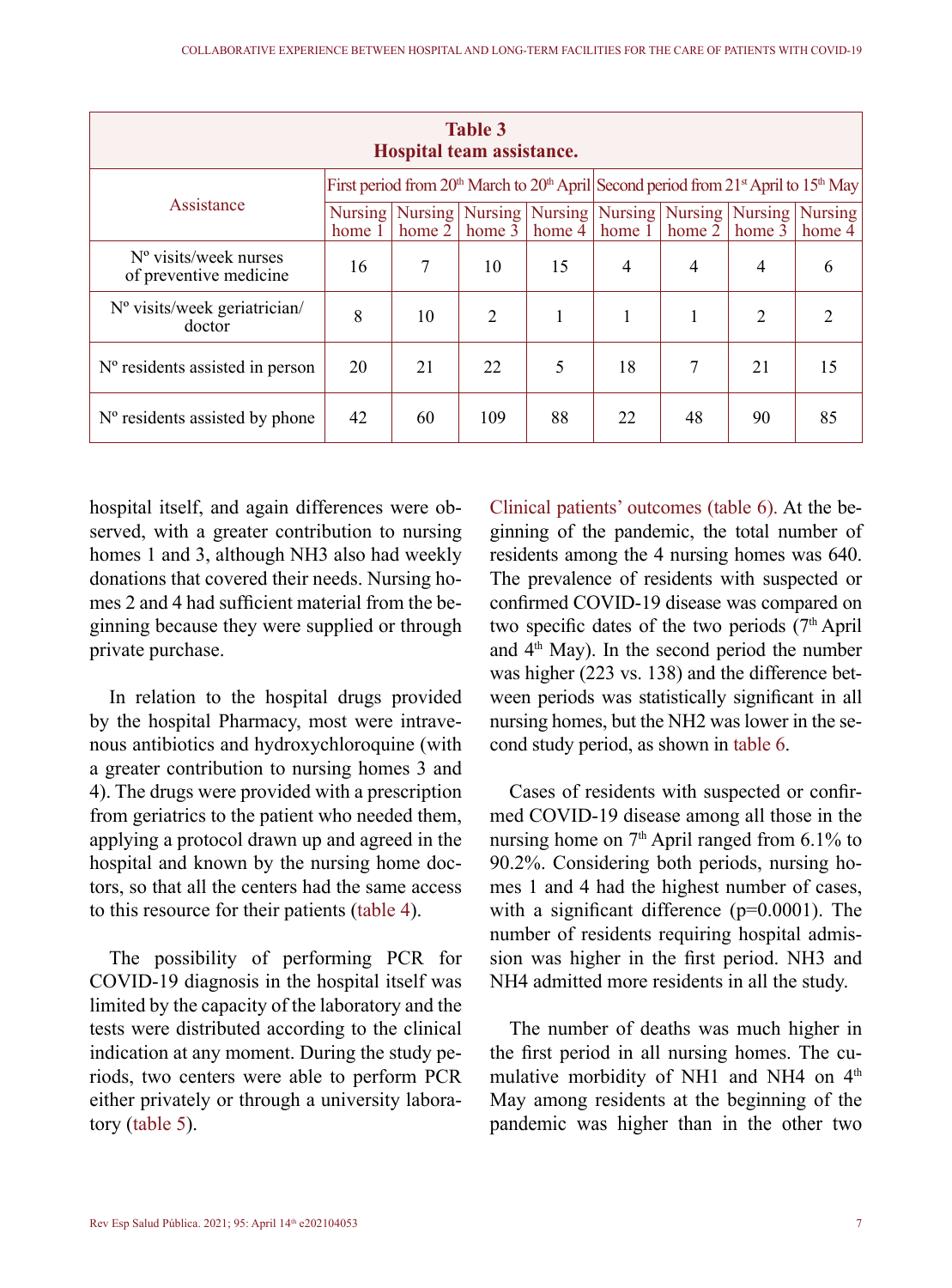| <b>Table 4</b><br>Protective and pharmacological material provided by the hospital. |                                                         |                          |                                                                    |                          |                                                                   |                                 |                                                 |                          |  |  |  |  |
|-------------------------------------------------------------------------------------|---------------------------------------------------------|--------------------------|--------------------------------------------------------------------|--------------------------|-------------------------------------------------------------------|---------------------------------|-------------------------------------------------|--------------------------|--|--|--|--|
|                                                                                     |                                                         |                          | First period from 20 <sup>th</sup> March to 20 <sup>th</sup> April |                          | Second period from 21 <sup>st</sup> April to 15 <sup>th</sup> May |                                 |                                                 |                          |  |  |  |  |
| Material                                                                            | <b>Nursing</b><br>home $1$                              | Nursing<br>home 2        | <b>Nursing</b><br>home $3$                                         | Nursing<br>home 4        | <b>Nursing</b><br>home $1$                                        | <b>Nursing</b><br>home $2$      | <b>Nursing</b><br>home $3$                      | <b>Nursing</b><br>home 4 |  |  |  |  |
| Masks                                                                               | 10 hygienic<br>mask bags.<br>2 surgical<br>masks boxes. |                          | Material to<br>make masks<br>and 5 surgical<br>masks boxes.        | $\overline{\phantom{m}}$ | 10 hygienic<br>mask bags                                          | Mask<br>restraint<br>devices    | 20 hygienic<br>mask bags.                       |                          |  |  |  |  |
| <b>PPEs</b>                                                                         | 30 plastic<br>aprons and<br>20 waterproof<br>gowns      |                          | 4 PPEs. 40<br>waterproof<br>gowns                                  | $\overline{a}$           | 54 DGM                                                            | $1$ box<br>of plastic<br>sleeve | 20 waterproof<br>gowns and 20<br>plastic aprons |                          |  |  |  |  |
| Face shields                                                                        | 67                                                      | $\blacksquare$           | 34                                                                 | 20                       | 20                                                                |                                 | 50                                              | 150                      |  |  |  |  |
| Disposable gown                                                                     | 4 hoxes of 100                                          | $\blacksquare$           | 2 boxes                                                            | $\blacksquare$           | 2 boxes                                                           |                                 | $\overline{\phantom{0}}$                        |                          |  |  |  |  |
| Gloves                                                                              | 2 boxes                                                 | $\blacksquare$           | 4 boxes                                                            | $\overline{a}$           |                                                                   |                                 | 5 boxes                                         |                          |  |  |  |  |
| Headcovers                                                                          | 2 bags                                                  | $\overline{\phantom{a}}$ | 2 bags                                                             | $\overline{\phantom{a}}$ | 2 bags                                                            |                                 | $\overline{a}$                                  |                          |  |  |  |  |
| <b>Shrouds</b>                                                                      | 10                                                      | $\blacksquare$           | 13                                                                 | $\overline{a}$           |                                                                   |                                 | $\overline{\phantom{0}}$                        |                          |  |  |  |  |
| Hydroalcoholic<br>solutions                                                         | 10 HUFA<br>$17 \text{ DGM}^{(*)}$                       |                          | 5                                                                  |                          | 10                                                                |                                 | 5                                               |                          |  |  |  |  |
| Antibiotic doses<br>(vial form)                                                     | 10                                                      | 36                       | 20                                                                 | 87                       | 28                                                                | 20                              | 77                                              | 48                       |  |  |  |  |
| Hydroxychloroquine                                                                  | 120                                                     | 48                       | 144                                                                | 104                      | 38                                                                | $\theta$                        | 44                                              | 64                       |  |  |  |  |
| Corticosteroids                                                                     |                                                         |                          |                                                                    | 21                       |                                                                   |                                 |                                                 |                          |  |  |  |  |

\* DGM = Directorate General of elderly people. It is where elderly can have specific attention to their needs.

| Table 5<br>Diagnostic tests performed.           |                                                                                             |                                                                                                                                  |            |                                                                        |            |                                           |                                                     |                                                    |  |  |
|--------------------------------------------------|---------------------------------------------------------------------------------------------|----------------------------------------------------------------------------------------------------------------------------------|------------|------------------------------------------------------------------------|------------|-------------------------------------------|-----------------------------------------------------|----------------------------------------------------|--|--|
| <b>Tests</b>                                     |                                                                                             | First period from $20th$ March to $20th$ April                                                                                   |            |                                                                        |            |                                           | Second period from $21st$ April to $15th$ May       |                                                    |  |  |
|                                                  | Nursing home $1$  Nursing home $2$  N. home $3$                                             |                                                                                                                                  |            | N. home 4                                                              |            | $\mathbb{N}$ .home 1 $\mathbb{N}$ .home 2 | N. home 3                                           | N. home 4                                          |  |  |
| <b>Blood</b> tests                               | 4                                                                                           |                                                                                                                                  | $\theta$   | $\theta$                                                               |            | $\overline{c}$                            | 3                                                   | $\overline{4}$                                     |  |  |
| <b>PCR</b>                                       | 17                                                                                          | TOTAL 98.<br>5 HUFA and<br>93 private<br>company                                                                                 | 19         | TOTAL 140.<br>20 in HUFA<br>and $120$ in<br>Universidad<br>Complutense | 9          | 28 private<br>company                     | TOTAL 99.<br>19 in HUFA<br>and 80 in<br>Complutense | $200$ in<br>Universidad<br>Universidad Complutense |  |  |
| Rapid<br>tests                                   | 100 rapid tests<br>were received as<br>donation. HUFA<br>gives 24                           | 25 HUFA                                                                                                                          | 100 HUFA   | Rapid tests<br>$\geq 100$                                              | DGM50      | $\theta$                                  | $\theta$                                            | $\theta$                                           |  |  |
| Disinfection<br>by Military<br>Emergency<br>Unit | YES. Police<br>protection<br>equipment and<br>civil protection<br>intervention<br>requested | <b>Exterior</b> front<br>only. 2 private<br>disinfections<br>were hired for<br>the front in the<br>back side of<br>the building. | <b>YES</b> | <b>YES</b>                                                             | <b>YES</b> | Outdoor<br>disinfection                   | <b>YES</b>                                          | <b>YES</b>                                         |  |  |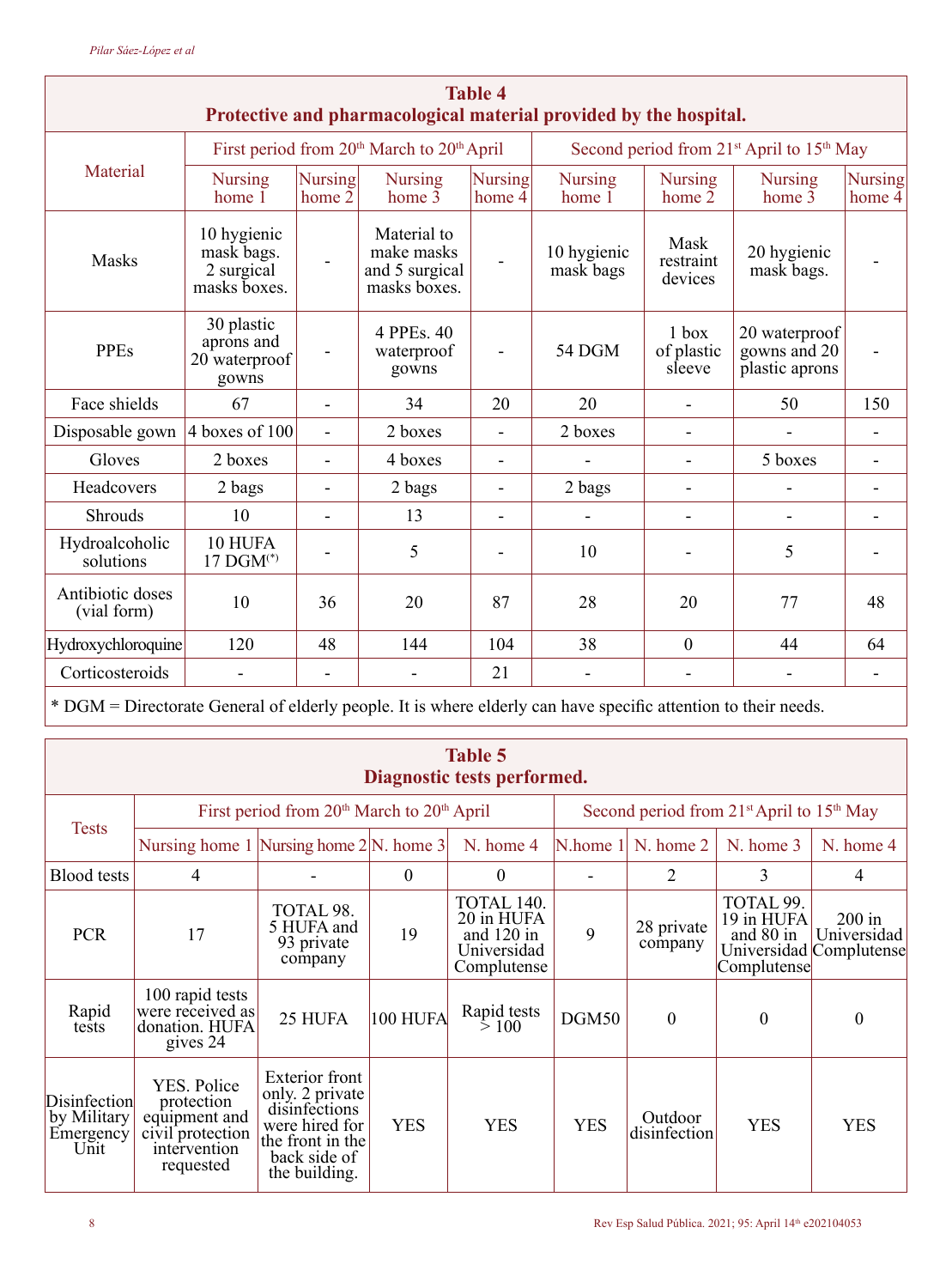| Table 6<br>Clinical patients' outcomes.                                                                                                                            |                                             |                            |                                                                                                                                      |                            |                            |                            |                          |                                       |  |  |
|--------------------------------------------------------------------------------------------------------------------------------------------------------------------|---------------------------------------------|----------------------------|--------------------------------------------------------------------------------------------------------------------------------------|----------------------------|----------------------------|----------------------------|--------------------------|---------------------------------------|--|--|
|                                                                                                                                                                    |                                             |                            | First period from 20 <sup>th</sup> March to 20 <sup>th</sup> April Second period from 2 <sup>1st</sup> April to 15 <sup>th</sup> May |                            |                            |                            |                          |                                       |  |  |
| Variables                                                                                                                                                          | <b>Nursing</b><br>home $1$                  | <b>Nursing</b><br>home $2$ | <b>Nursing</b><br>home $\overline{3}$                                                                                                | <b>Nursing</b><br>home $4$ | <b>Nursing</b><br>home $1$ | <b>Nursing</b><br>home $2$ | Nursing<br>home $3$      | <b>Nursing</b><br>home $\overline{4}$ |  |  |
| Date of the first suspected case                                                                                                                                   | 08/03/2020 17/03/2020 02/04/2020 15/03/2020 |                            |                                                                                                                                      |                            | $\blacksquare$             |                            |                          |                                       |  |  |
| Total number of residents<br>at the beginning of the pandemic                                                                                                      | 133                                         | 130                        | 174                                                                                                                                  | 170                        | $\blacksquare$             | $\overline{\phantom{m}}$   | $\overline{\phantom{0}}$ | $\overline{\phantom{a}}$              |  |  |
| Total number of residents on<br>$7th$ April of the first period<br>and 4 <sup>th</sup> May of the second period                                                    | 91                                          | 120                        | 147                                                                                                                                  | 150                        | 82                         | 110                        | 136                      | 147                                   |  |  |
| Number of healthy or recovered<br>COVID-19 residents on 7 <sup>th</sup> April<br>of first period and 4 <sup>th</sup> May<br>of second period                       | 18                                          | 103                        | 138                                                                                                                                  | 111                        | 8                          | 110                        | 81                       | 53                                    |  |  |
| Number of COVID-19 residents on<br>7 <sup>th</sup> April of the first period<br>and 4 <sup>th</sup> May of the second period                                       | 73                                          | 17                         | 9                                                                                                                                    | 39                         | 74                         | $\Omega$                   | 55                       | 94                                    |  |  |
| Prevalence of infected people<br>on 7 <sup>th</sup> April and 4 <sup>th</sup> May                                                                                  | 80.22%                                      | 14.17%                     | 6.12%                                                                                                                                | 26%                        | 90.24%                     | 0.001%                     | 40.44%                   | 63.95%                                |  |  |
| Cumulative mortality since the<br>beginning of the pandemic in each<br>period (20 <sup>th</sup> March to 20 <sup>th</sup> April and<br>$21st$ April to $15th$ May) | 49                                          | 18                         | 33                                                                                                                                   | 39                         | 3                          | 2                          | 1                        | 3                                     |  |  |
| Number of residents admitted<br>in the first and second periods                                                                                                    | 13                                          | $\overline{4}$             | 25                                                                                                                                   | 18                         | $\overline{c}$             | 3                          | $\tau$                   | 15                                    |  |  |
| Cumulative mortality since the<br>beginning of the pandemic measured<br>as of 7 <sup>th</sup> April and 4 <sup>th</sup> May                                        | 42                                          | 10                         | 27                                                                                                                                   | 20                         | 51                         | 20                         | 38                       | 59                                    |  |  |
| Cumulative mortality prevalence<br>over residents at the beginning<br>of the pandemic as of $7th$ April<br>and 4 <sup>th</sup> May                                 | 31.58%                                      | 7.69%                      | 15.52%                                                                                                                               | 11.76%                     | 38.35%                     | 15.38%                     | 21.84%                   | 34.71%                                |  |  |
| Comparison of the prevalence of<br>$CO$ VID-19 patients by period.                                                                                                 | < 0.0001                                    | < 0.0001                   | < 0.0001                                                                                                                             | 0.2637                     |                            |                            |                          |                                       |  |  |
| MC - NEMAR TEST. P VALUE                                                                                                                                           |                                             |                            |                                                                                                                                      |                            |                            |                            |                          |                                       |  |  |

nursing homes, with figures ranging from 29.1% to 38.35%.

## **DISCUSSION**

The intention of this article was to describe the collaborative activity between a team of Geriatrics and Preventive Medicine workers of the hospital and the care team of all nursing homes in the area, which were supported by clinical care and infection prevention guidelines.

The mode of clinical support has been similar in all centers, although adapted to individual needs. However, large differences have been observed between the four nursing homes, both in terms of human and material resources, information and adaptation of prevention measures, as well as clinical outcomes.

The activities carried out by the nurses on counselling on the use of protective measures, application of the sectorization guidelines to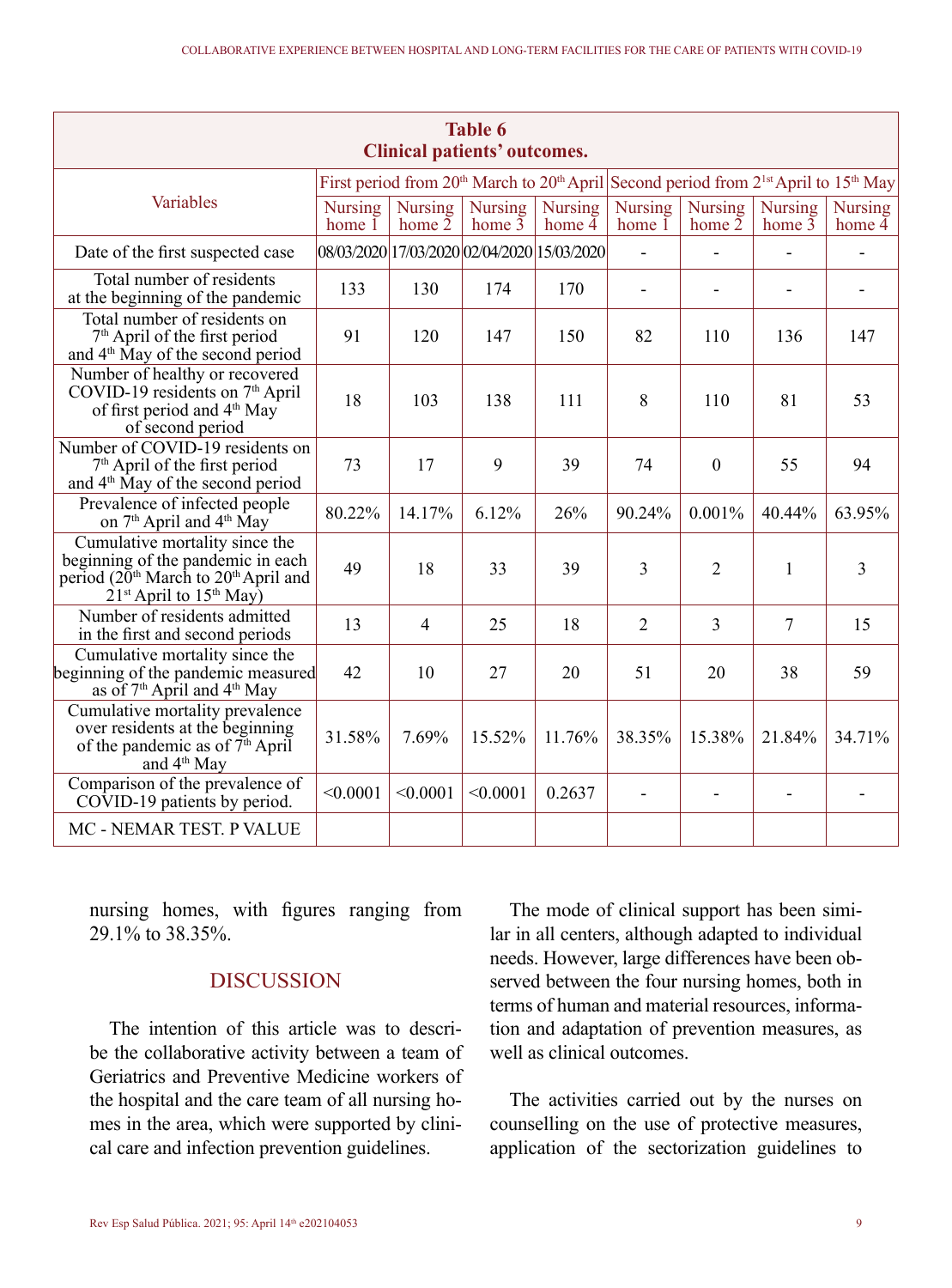each site, training sessions and review of compliance with the recommendations $(17)$  justified numerous visits in the first days of the intervention and were subsequently reduced in the second period due to learning and better adherence to the recommendations and improved infection control, which supports the usefulness of these measures.

The support provided by geriatrics was mostly telematics, enabling the numerous procedures and guidelines to be streamlined through hundreds of calls and e-mails. However, the geriatrician's face-to-face assistance to the centers was necessary in certain particularly critical circumstances and varied according to the number of acute patients, the availability of doctors in the hospital and the presence of health workers from the nursing home itself.

In nursing home 1, the first case was detected earlier than the rest, on  $8<sup>th</sup>$  March, at a time when not enough was known about how to prevent the transmission. In addition, there was a lower workers' ratio in all groups, with the absence of medical workers during the first few weeks and many sick leaves that could not be covered in the first study period. In addition, there was a lack of personal protective equipment (PPE), no hydroalcoholic solutions, difficult access to tests and great difficulties in sectorization. All these circumstances must have contributed to the high number of infected patients and, as a consequence, more deaths.

In contrast, NH4 had better workers ratios, which increased considerably during the peak of the pandemic, and sufficient personal protective equipment, although the distribution and application of infection prevention measures (use of equipment, sectorization, established circuits for COVID-19 patients, adequate cleaning) was irregular at first until they learned how to act and adapt it to the center itself. For this purpose, on 11*th* March 2020, they received the protocol

called *Procedure of action for centers of the Regional Ministry of Social Policies, Families, Equality and Natality, against Coronavirus infection.* At this center, in collaboration with the Universidad Complutense, a complementary circuit for microbiological analysis (PCR) was implemented in March due to the fact that the laboratory at the reference hospital was not available to perform all the tests requested at the center.

Nursing home number 2 had an intermediate workers ratio and also had adequate protective measures, with correct use of these measures, assigned workers to COVID-19 zone, a significant increase in cleaning staff, as well as the possibility of early screening tests $(18)$  for SARS-CoV-2 privately.

These circumstances have been the key to reach fewer patients with the infection and also the lowest percentage of deaths out of the total number of residents. The performance of this center can provide guidance on best practices for dealing with this disease and future outbreaks $(17)$ .

All centers learned to apply the method of preventing transmission of the disease as can be seen in the comparison of the  $1<sup>st</sup>$  and  $2<sup>nd</sup>$  period. However, recommendations such as sectorization and isolation of patients have meant that a complex individualized plan adapted to the architecture of each nursing home had to be drawn up, with the consequent unavoidable delay in the implementation of the measures. It should be borne in mind that the rooms in nursing homes, unlike those in hospitals, have a large amount of furniture, small appliances and belongings, which made it difficult to make the many changes that were indicated. This may have influenced the spread of the disease, as suggested by the results of nursing home 1, where the first case appeared early and spread before the recommendations were applied and before sectorization.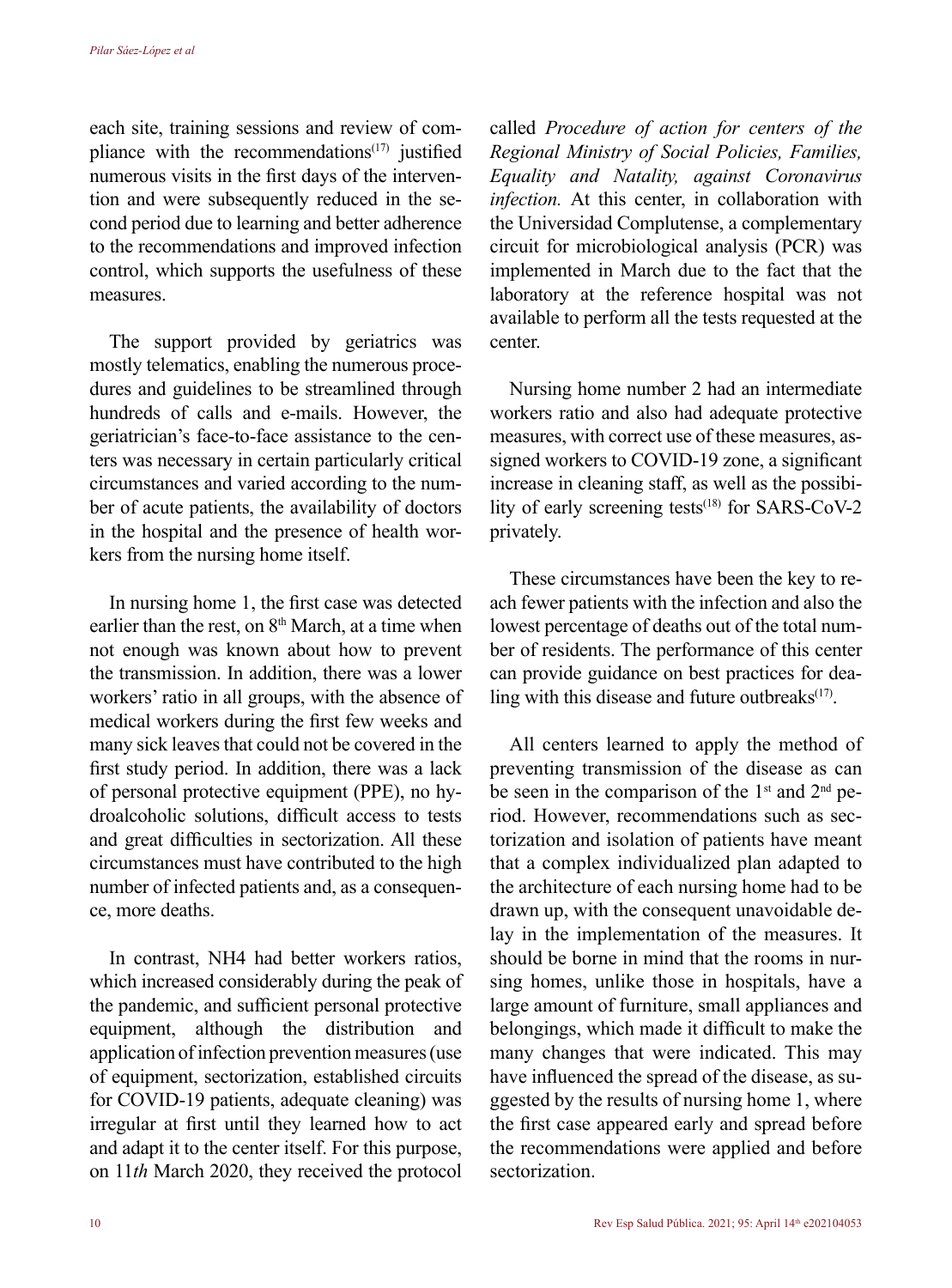Regarding the provision of hospital drugs, prior to the beginning of the pandemic there was a limited connection between the hospital pharmacy and nursing homes 2 and 4. Collaboration was quickly extended to the rest of nursing homes, with the hospital pharmacy participating, not only in the management of requests and medicine logistics, but also in the provision of advice and pharmaceutical care, as was done by other hospital pharmacy services in our area<sup> $(19)$ </sup>, or in those social and healthcare centers where the integration of the pharmacist is already a reality<sup>(20)</sup>.

Regarding the number of infected patients in relation to the total number of residents, NH2 with 20.83% is lower than the 30.3% described by Kimball<sup> $(10)$ </sup> in his series, although the other three centers double the incidence, with some exceeding 50% of infected patients, taking into account the two periods. It should be noted that in this study suspected cases are counted by clinic because most of them could not be confirmed by PCR, which may overestimate the diagnosis. The calculation of infection by counting suspects has been standard practice in countries such as Canada, Ireland and Belgium, which, even at the risk of misdiagnosis, may provide a more accurate figure for COVID-19 disease mortality(21).

The number of patients admitted to hospital from these centers varies between 16% and 46% of those infected, with a much higher percentage of suspected cases in one of the centers. These figures are somewhat lower than those reported by McMichael<sup>(22)</sup> of 56.8%. The short observation period for this data (one day of each period) and the support of the care team in facilitating treatment in nursing homes themselves may have influenced the fewer hospital referrals.

The cumulative mortality in relation to the total number of residents in each center on  $4<sup>th</sup>$  May varied between 15.3% and 38.35%. Although

mortality among those infected was not collected, these figures suggest higher mortality in our series than in McMichael's publication<sup> $(22)$ </sup> where 27.2% were counted. In this variable, again the lack of confirmation of infection must have influenced the figure and also, in the context of the pandemic, there may have been several fragile patients who died due to decompensation of their previous pathologies. The review by Comas-Herrera<sup>(21)</sup> shows large differences in mortality of institutionalized patients among the total number of infected patients, ranging from 58% in Norway, 51% in Belgium, 38% in France, 30% in Spain and, curiously, 0% in South Korea and Hong Kong.

In view of the data, it is possible that the results are related to the availability of human resources, but also to the haste in initiating infection prevention measures, compliance with them and the availability of early diagnostic tests, contact detection, isolation and sectorization. It is very likely that asymptomatic patients and caregivers $(10)$  have played an important role in transmission due to the absence of diagnosis, so in the absence of repeated screening by testing, implementing universal transmission prevention strategies was the only measure that could contribute to reducing the serious consequences of the disease.

One of the limitations of the study is the fact that it did not collect the cases that appeared every day, and only had information for one day of each period for some variables. Additionally, the diagnosis may be underestimated, as diagnostic tests were not available for all suspects and at the peak of the pandemic asymptomatic people were not tested, with the consequent risk of spreading the infection to the rest of the population.

Conclusion. The care of institutionalized patients during the pandemic by a geriatric and preventive care team has provided advice to the residential care team on how to improve the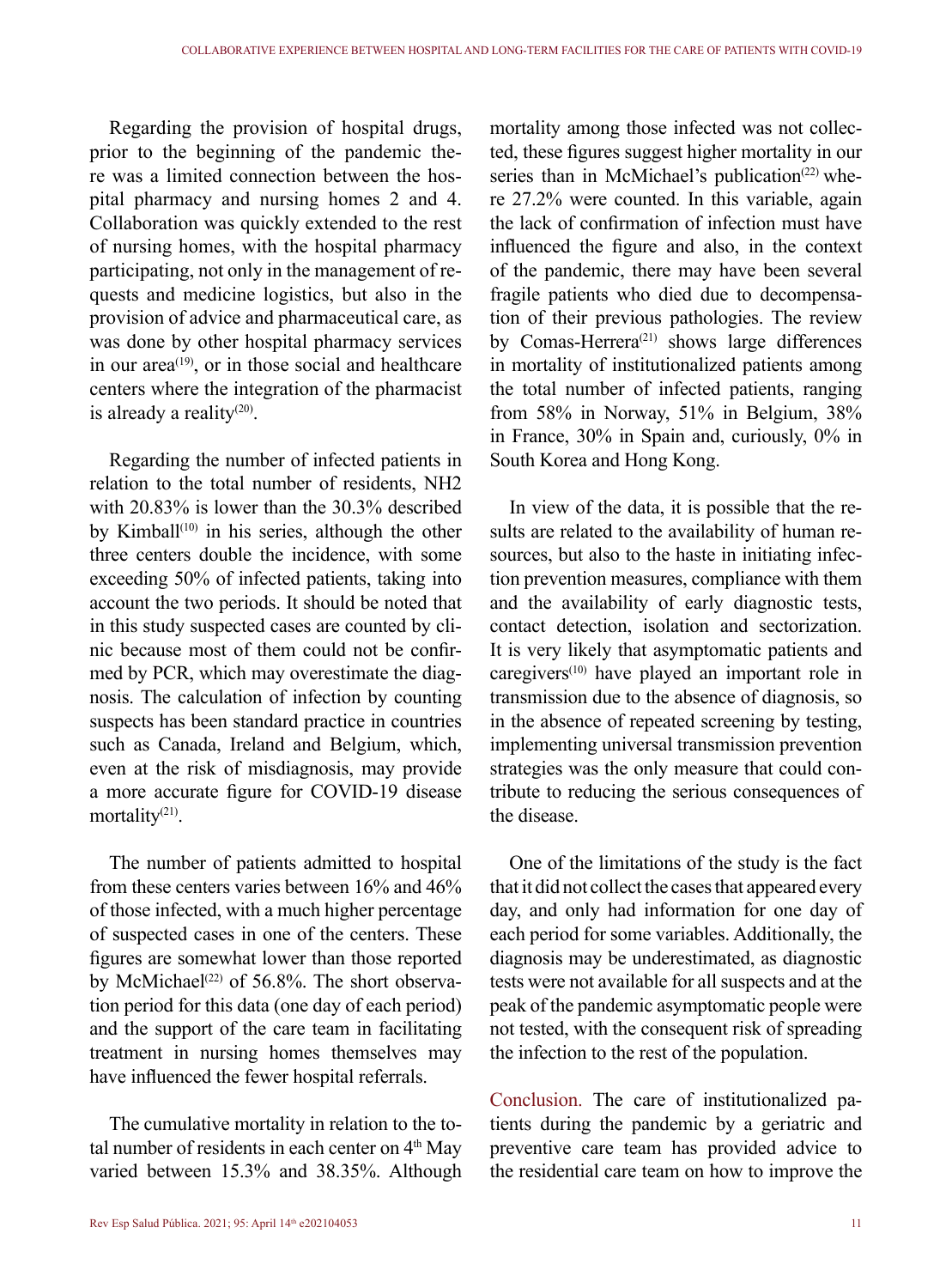prevention of transmission and clinical care of the elderly. This team has observed better results in centers with adequate human and material resources, but especially in those that have carried out sufficient early diagnostic tests, which has helped them to better implement recommendations on isolation and sectorization to avoid dissemination among residents and between residents and care workers.

Continuous collaboration between a multidisciplinary hospital team and the health care team in nursing homes can improve the quality of care for institutionalized elderly people.

### ACKNOWLEDGEMENTS

The authors would like to express special thanks to all the professionals who collaborated in improving the care of nursing home patients during the first wave of the pandemic and participated in the review of this article. Services such as Pharmacy, Laboratory, Microbiology, Traumatology, Internal Medicine, Infectious Diseases Section, Ethics Committee, Preventive Medicine, Rehabilitation, Emergency Department, and the Hospital Management, as well as professionals from Primary Care in Alcorcón, have worked in coordination with Geriatrics in the development of this work. Moreover, the authors show the translator Marta Calahorro Castro gratitude for her translation of this article.

## **REFERENCES**

1. WHO covid-19. Timeline. https://www.who.int/newsroom/detail/27-04-2020-who-timeline---covid-19. [Cited 2020 Oct 19].

2. WHO COVID-19 Dashboard. https://covid19.who.int/. [Cited 2020 Oct 19].

3. Epicentre. COVID-19 Epi Dashboard. https://reports. msf.net/public/covid19/. [Cited 2020 Oct 19].

4. Actualization nº 133. Enfermedad por el coronavirus (COVID-19). 11.06.2020 (datos consolidados a las 14:00 horas del 11.06.2020). SITUACIÓN EN ESPAÑA. Ministerio de Sanidad, Consumo y Bienestar social. Madrid; 2020. Disponible en: https://www.mscbs.gob.es/en/profesionales/ saludPublica/ccayes/alertasActual/nCov-China/documentos/Actualizacion\_133\_COVID-19.pdf. [Cited 2020 Jun 12].

5. Liu W, Tao ZW, Wang L, Yuan ML, Liu K, Zhou L, Wei S, Deng Y, Liu J, Liu HG, Ming Y, Hu Y. Analysis of factors associated with disease outcomes in hospitalized patients with 2019 novel coronavirus disease. Chin Med J 2020;133 (9):1032–1038.

6. Cheng Y, Luo R, Wang K, Zhang M, Wang Z, Dong L *et al*. Kidney disease is associated with in-hospital death of patients with COVID-19. Kidney International 2020; 97: 829-838.

7. Centers for Disease Control and Prevention. Older Adults. Coronavirus Disease 2019 (COVID-19). Accessed April 4, 2020. https://www.cdc.gov/coronavirus/2019-ncov/needextra-precautions/older-adults.html. [Cited 2020 May 6].

8. Lithander FE, Neumann S, Tenison E, Lloyd K, Welsh TJ, Rodrigues JCL, Higgins JPT, Scourfield L, Christensen H, Haunton VJ, Henderson EJ. COVID-19 in older people: a rapid clinical review. Age Ageing. 2020 Jul 1;49(4):501-515.

9. Diarrhée, perte d'équilibre, modification du comportement, troubles sanguins sont potentiellement des signes avant-coureurs de l'infection respiratoire du Covid-19 chez la personne âgée fragile 2020 [Available from: https://sfgg.org/ espace-presse/revue-de-presse/diarrhee-perte-dequilibre-modification-du-comportement-troubles-sanguins-sont-potentiellement-des-signes-avant-coureurs-de-linfection-respiratoiredu-covid-19-chez-la-person/. [Cited 2020 Aug 20].

10. Kimball A, Hatfield KM, Arons M, James A, Taylor J, Spicer K *et al*. Asymptomatic and Presymptomatic SARS-CoV-2 Infections in Residents of a Long-Term Care Skilled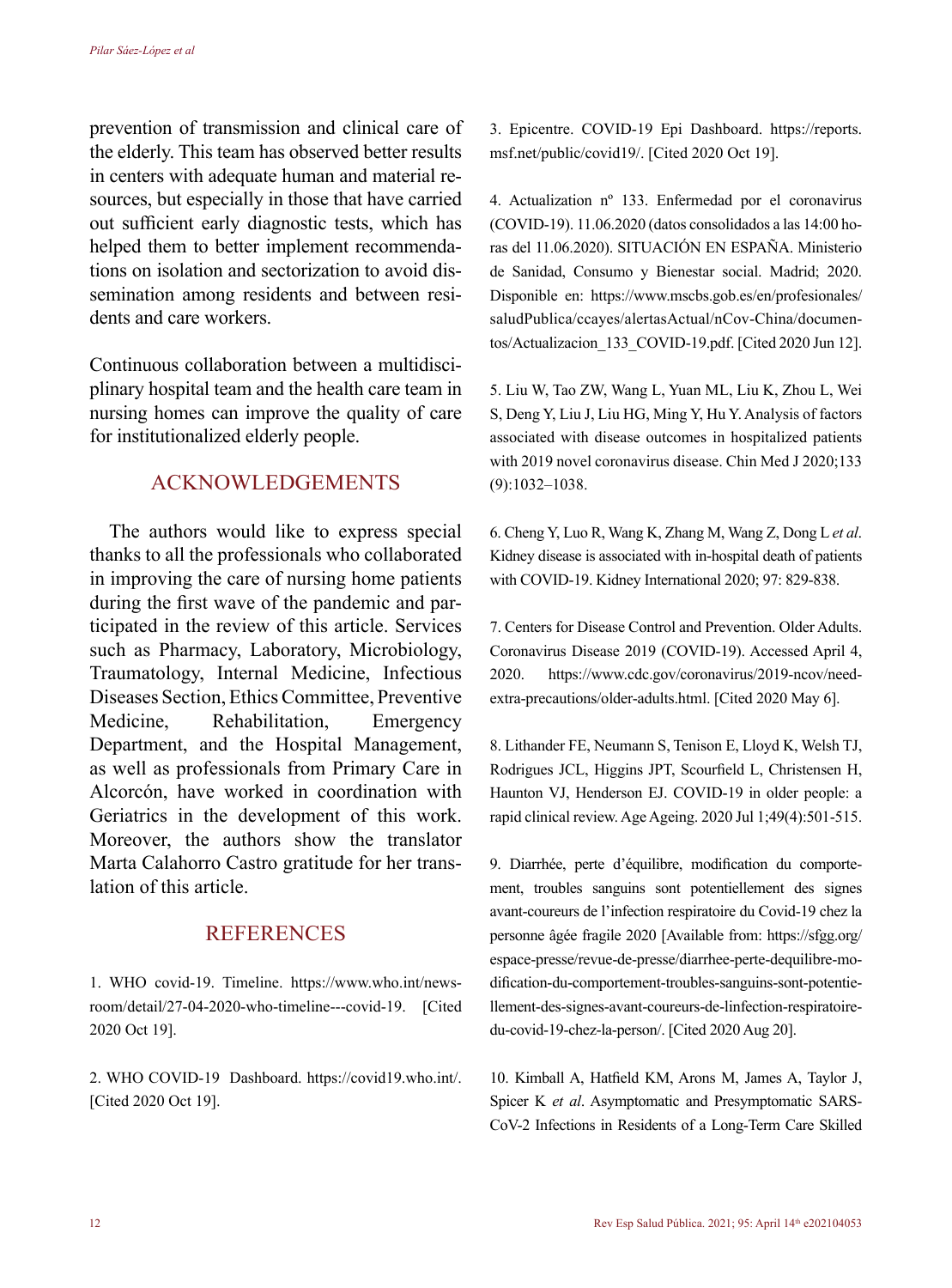Nursing Facility - King County, Washington, March 2020. MMWR Morb Mortal Wkly Rep. 2020 Apr 3;69(13):377-381.

11. Huhtinen E, Quinn E, Hess I, Najjar Z, Gupta L. Understanding barriers to effective management of influenza outbreaks by residential aged care facilities. Australas J Ageing. 2019;38(1):60–63.

12. Stanyon MR, Goldberg SE, Astle A, Griffiths A, Gordon AL. The competencies of Registered Nurses working in care homes: a modified Delphi study. Age Ageing. 2017;46(4):582–588.

13. Roxby AC, Greninger AL, Hatfield KM, Lynch JB, Dellit TH, James A *et al*. Detection of SARS-CoV-2 Among Residents and Staff Members of an Independent and Assisted Living Community for Older Adults - Seattle, Washington, 2020. MMWR Morb Mortal Wkly Rep 2020;69:416–418.

14. Secretaria General de Sanidad y Consumo. Dirección General de Salud Pública, Calidad e Innovación. Centro de coordinación de alertas y emergencias Sanitarias. Información científico-técnica. Enfermedad por coronavirus, COVID-19. Actualizado el 2 de junio de 2020. Disponble en: https://www.mscbs.gob.es/profesionales/saludPublica/ccayes/alertasActual/nCov-China/documentos/ ITCoronavirus.pdf. [Cited 2020 Aug 20].

15. World Health Organization. Infection Prevention and Control guidance for Long-Term Care Facilities in the context of COVID-19. Geneva, World Health Organisation, 2020. https://apps.who.int/iris/bitstream/ handle/10665/331508/WHO- 2019-nCoV-IPC\_long\_term\_ care-2020.1-eng.pdf (accessed 28 March 2020). https:// mc.manuscriptcentral.com/qjm6

16. British Geriatrics Society. Managing the COVID-19 pandemic in care homes. London, British Geriatrics Society, 2020. https://www.bgs.org.uk/resources/covid-19-managing-the-covid-19-pandemic-in-care-homes (accessed 28 March 2020).

17. Ministerio de Sanidad. Guía de prevención y control frente al COVID19 en residencias de mayores y otros centros de servicios sociales de carácter residencial . Versión de 24 de marzo de 2020. Disponible en: https://www. mscbs.gob.es/en/profesionales/saludPublica/ccayes/alertasActual/nCov-China/documentos/Residencias\_y\_centros\_sociosanitarios\_COVID-19.pdf. Consultado el 30 de marzo del 2020.

18. https://read.oecd-ilibrary.org/view/?ref=129\_129658 l62d7lr66u&title=Testing-for-COVID19Away-to-lift-confinement-restrictions. [Cited 2020 May 10].

19. Corregidor-Luna L, Hidalgo-Correas FJ, García-Díaz B. Gestión farmacéutica de la pandemia COVID-19 en un hospital mediano. Farm Hosp. 2020;44 (Supl 1):S11-6.

20. Cantudo-Cuenca MR, Cantudo-Cuenca MD, Muñoz-Cejudo BM, Cañizares Huarte-Mendicoa J. Variabilidad de la prestación farmacéutica a centros sociosanitarios residenciales desde los servicios de farmacia de hospital. Farm Hosp. 2019;43(3):82-6.

21. Comas-Herrera A, Zalakaín J, Litwin C, Hsu AT, Lane N, Fernández JL (2020) Mortality associated with COVID-19 outbreaks in care homes: early international evidence. Article in LTCcovid.org, International Long-Term Care Policy Network, CPEC-LSE, 21 May 2020.

22. McMichael TM, Currie DW, Clark S, Pogosjans S, Kay M, Schwartz NG *et al*. Epidemiology of Covid-19 in a Long-Term Care Facility in King County, Washington. N Engl J Med 2020; 382:2005-2011.